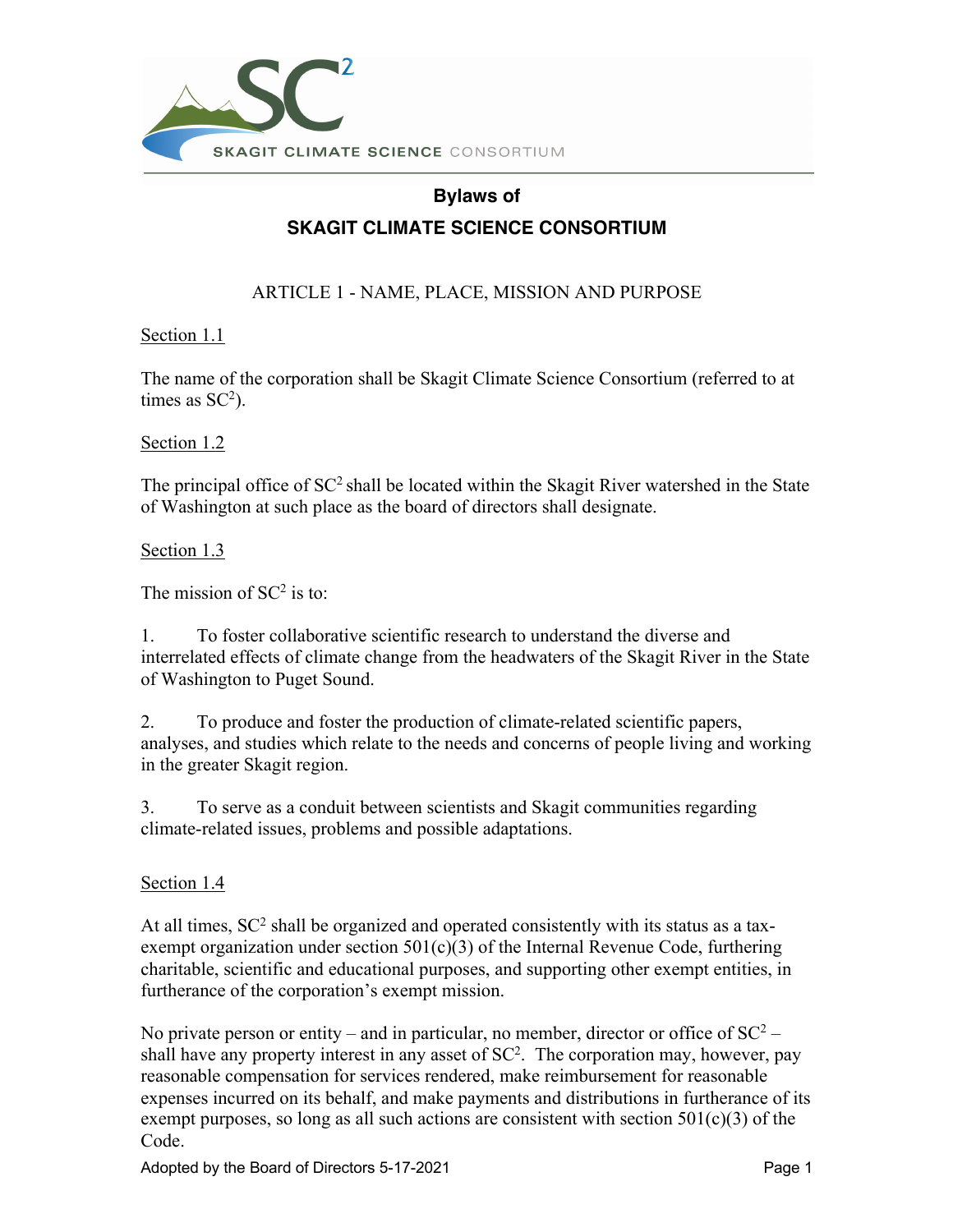

## ARTICLE 2 – MEMBERS

Section 2.1

The initial membership of  $SC^2$  shall consist of the following individuals:

Name Alan Hamlet Correigh Greene Dave Peterson Ed Connor Eric Grossman Greg Hood John Rybczyk Jon Riedel Larry Wasserman Roger Fuller Ron Tressler Tarang Khangaonkar

Membership shall be modified as described in the Operating Principles.

Section 2.2 Member expectations for each membership category are described in the Operating Principles.

## Section 2.3

New members shall be considered in part on how individuals meet the following criteria:

- 1. Supports the  $SC<sup>2</sup>$  mission and is willing to meet the requirements established in the Operating Principles;
- 2. Is conducting, or interested in conducting, Skagit-based climate related research, represents a Skagit-based stakeholder or interest group; or brings nonprofit management or fundraising expertise.

## Section 2.4

Membership may be lost through resignation, or through a determination by the remaining members or board. Full membership may be lost by a consensus of the remaining Full Members. Affiliate membership may be lost by a consensus of the remaining Full and Affiliate Members. In both cases, if consensus cannot be reached, then a simple majority in both the members (excluding directors) and the Board will prevail. Community Mentor membership may be lost by a majority vote of the Board.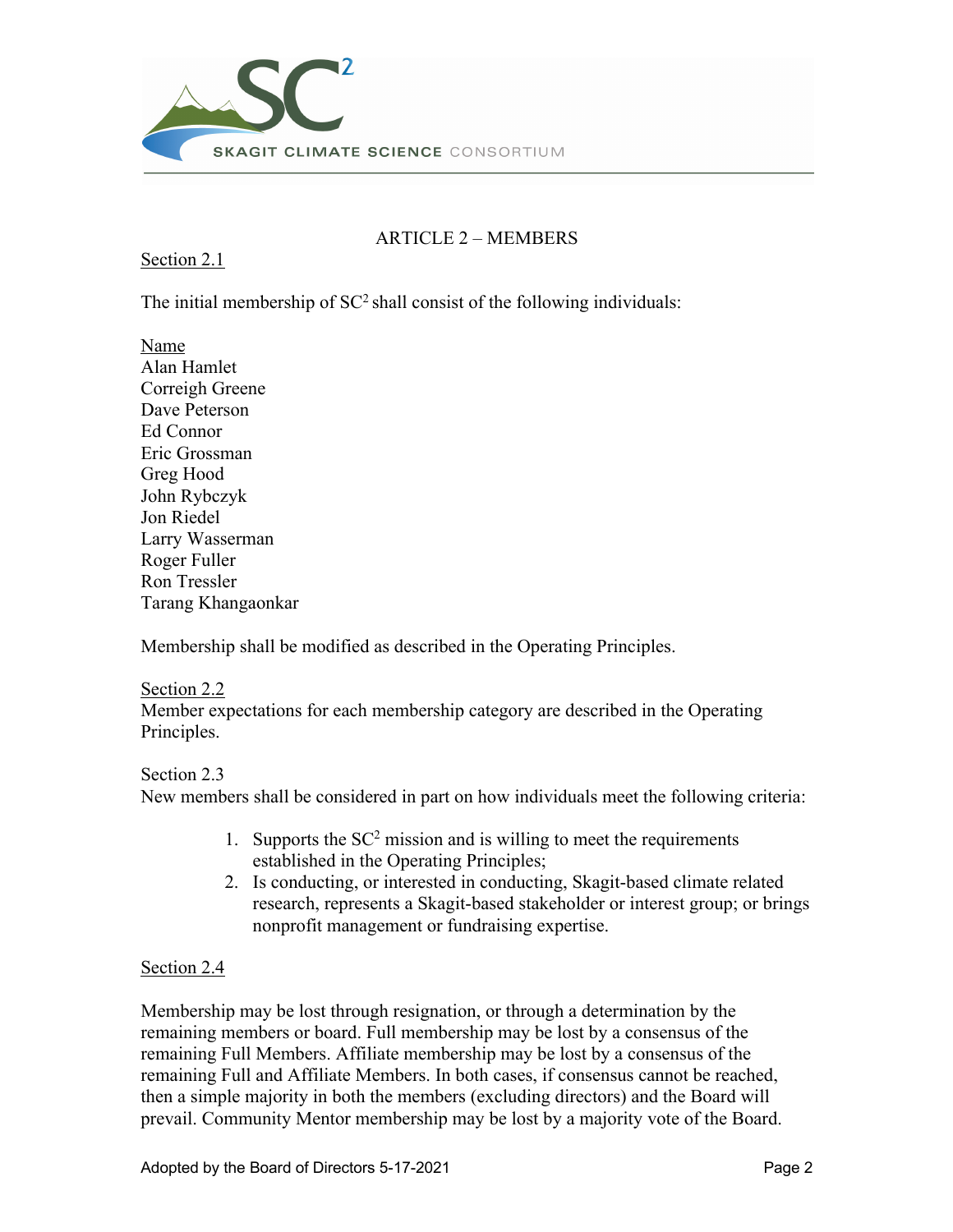

# ARTICLE 3 - BOARD OF DIRECTORS

## Section 3.1

The board of directors shall consist of five to seven directors. The term for each director shall be three years. Director eligibility is described in the operating principles. Directors shall be eligible for re-election.

## Section 3.2

Directors shall serve without compensation but shall be reimbursed by the corporation for out of pocket expenses.

## Section 3.3

The board is responsible for the overall policy and direction of  $SC<sup>2</sup>$ . The board shall select a chair and a vice-chair to run meetings and undertake other responsibilities as assigned by the board. The board may also delegate day-to-day responsibilities to officers as set forth in Section 4 and committees as set forth in Section 5.

## Section 3.4

A quorum of the board shall be at least three-fifths of the directors.

## Section 3.5

A directorship may be lost through resignation, or through a determination by a consensus of the remaining members or a four-fifths vote of the entire board of directors that an individual's directorship should be terminated. The remaining directors may thereafter fill any vacancy for the director's remaining term.

## ARTICLE 4 – OFFICERS

## Section 4.1

The officers of the corporation shall consist of a president, a vice president, and a secretary/ treasurer. The board may establish other offices as needed. Any two or more offices may be held by the same person, except the offices of president and secretary. Each officer shall have duties as assigned by the board or applicable law.

## Section 4.2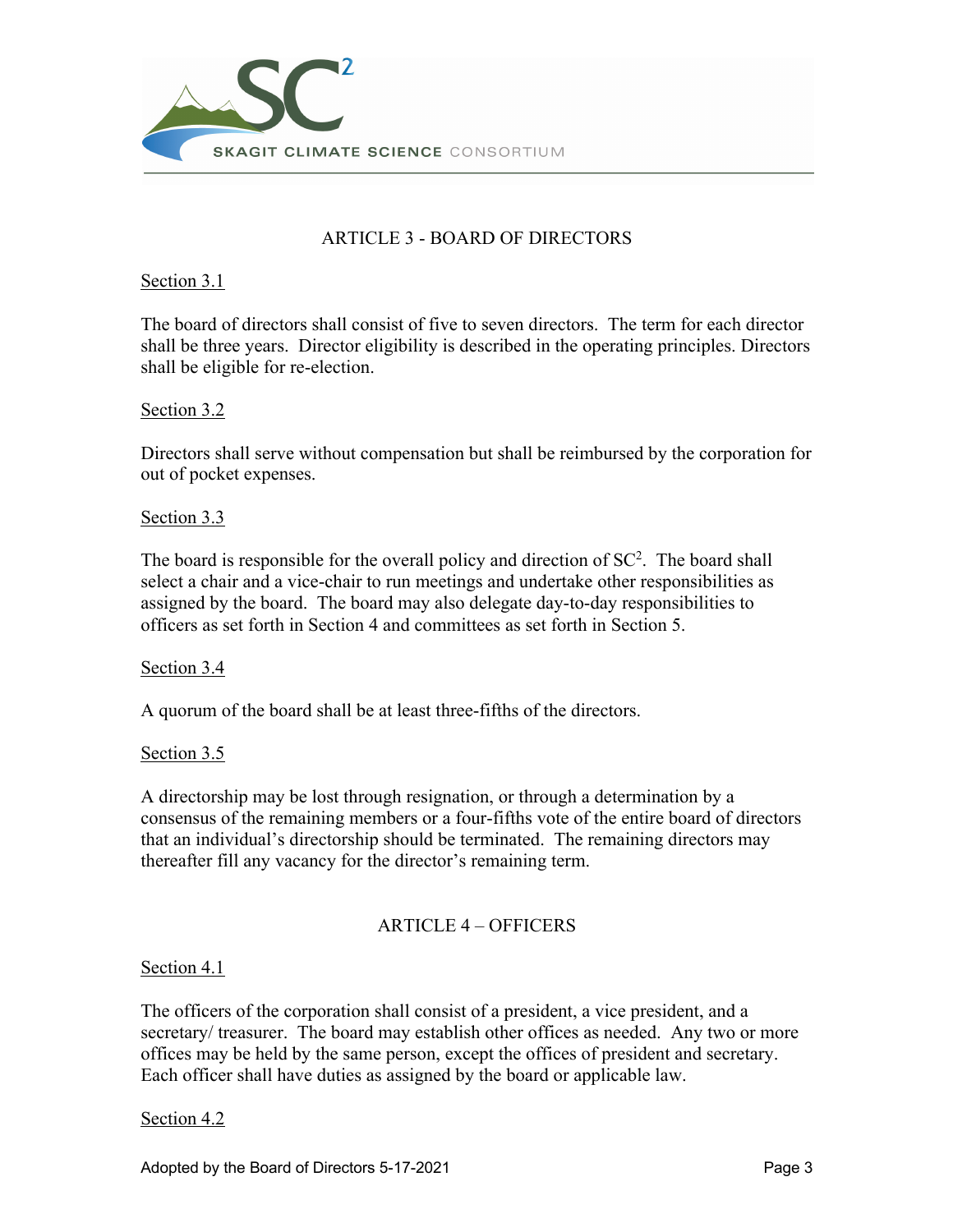

Officers shall be chosen by the board for one-year terms. Officers shall be eligible for reelection. Notwithstanding, all officers serve at the pleasure of the board and may be removed or replaced at any time, with or without cause.

## ARTICLE 5 – BOARD COMMITTEES

## Section 5.1

The board may establish an executive committee to which it may delegate all powers and duties delegable by law, except for the power to amend the articles of incorporation or bylaws, or to take actions which, under the articles or bylaws, are to be taken only by a three-fifths vote of the entire board. The executive committee shall be authorized to act in the intervals between board meetings, and is subject to the direction and control of the board. The executive committee shall consist at a minimum of the Chair and shall meet at least quarterly.

## Section 5.2

The board may establish a financial committee to develop and review fiscal procedures, fundraising, annual budgets and other financial issues. The financial committee shall work closely with the treasurer, the executive committee, and other officers and staff as necessary.

## Section 5.3

The board may appoint other standing or ad hoc committees as needed.

## ARTICLE 6 – MEETINGS

## Section 6.1

The annual meeting of  $SC^2$  shall be held each year at a site designated by the board. All membership categories may attend the annual Board meeting. At the annual meeting, Full Members shall elect directors per the Operating Principles. Board members shall report to the membership on the status of the organization and its finances and discuss the next year's work plan.

In preparation for the annual meeting, the Board will prepare (a) financial, operational and other reports from the board of directors or any committees thereof; (b) discuss budgets, goals and a work plan for the coming year; (c) conduct a review to ensure  $SC<sup>2</sup>$  is operating in a manner consistent with charitable purposes; (d) complete annual statements per the conflict of interest policy; and (e) perform any other lawful business. Any member who requests information about the organization shall be provided it.

Adopted by the Board of Directors 5-17-2021 Page 4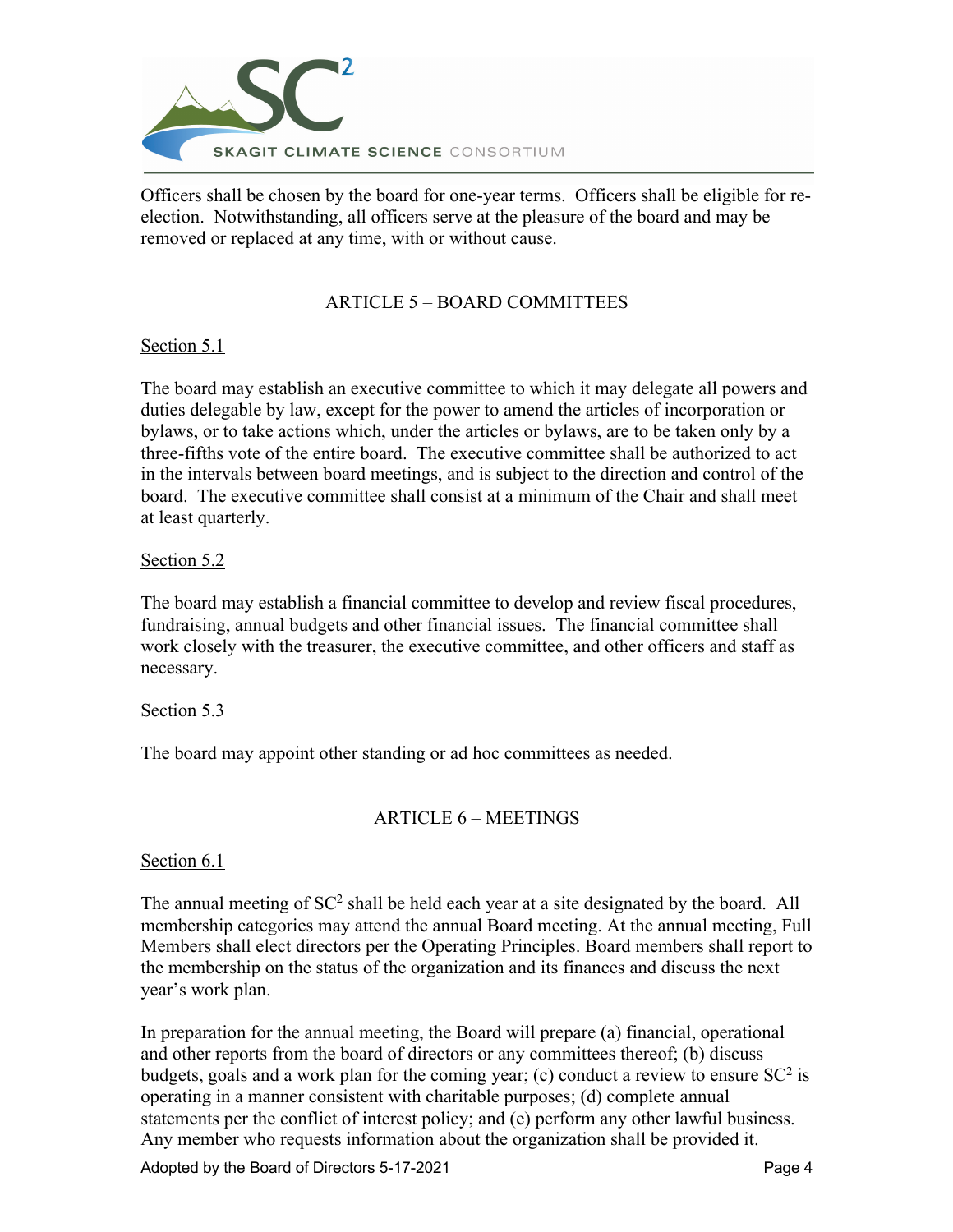

Section 6.2

Other meetings of  $SC^2$  may be called by the board, the executive committee, the president, or a majority of the Full Members. Members shall be provided at least 10 days notice of such meetings.

## Section 6.3

A quorum shall consist of three-fifths of the Full Members.

## ARTICLE 7 – CONFLICT OF INTEREST POLICY

## Section 7.1

The members, officers and directors of  $SC<sup>2</sup>$  are professionals. It is understood that such individuals may be employed elsewhere than at  $SC<sup>2</sup>$  and may pursue funding and opportunities outside of as well as under of the auspices of  $SC<sup>2</sup>$ . Such individuals may pursue parallel research or project efforts, compete for funding, and conduct other activities as part of their work for other entities without being considered to have an improper conflict of interest or to be engaged in unlawful competition.

## Section 7.2

Similarly, if funds are received by an individual or organization other than  $SC<sup>2</sup>$  with which a member, director or officer is affiliated, any transaction or arrangement with respect to such funding made with  $SC^2$ , or work to be performed by  $SC^2$ , shall not be deemed improper as a conflict of interest or require recusal or non-participation by a member, director or officer, so long as all relevant facts are disclosed.

Section 7.3

The Board of Directors shall have an adopted conflict of interest policy.

## ARTICLE 8 - ANTI-DISCRIMINATION CLAUSE

## Section 8.1

 $SC<sup>2</sup>$  shall not discriminate because of race, creed, sex, age, national origin, marital status, mental or physical disability, or sexual orientation.